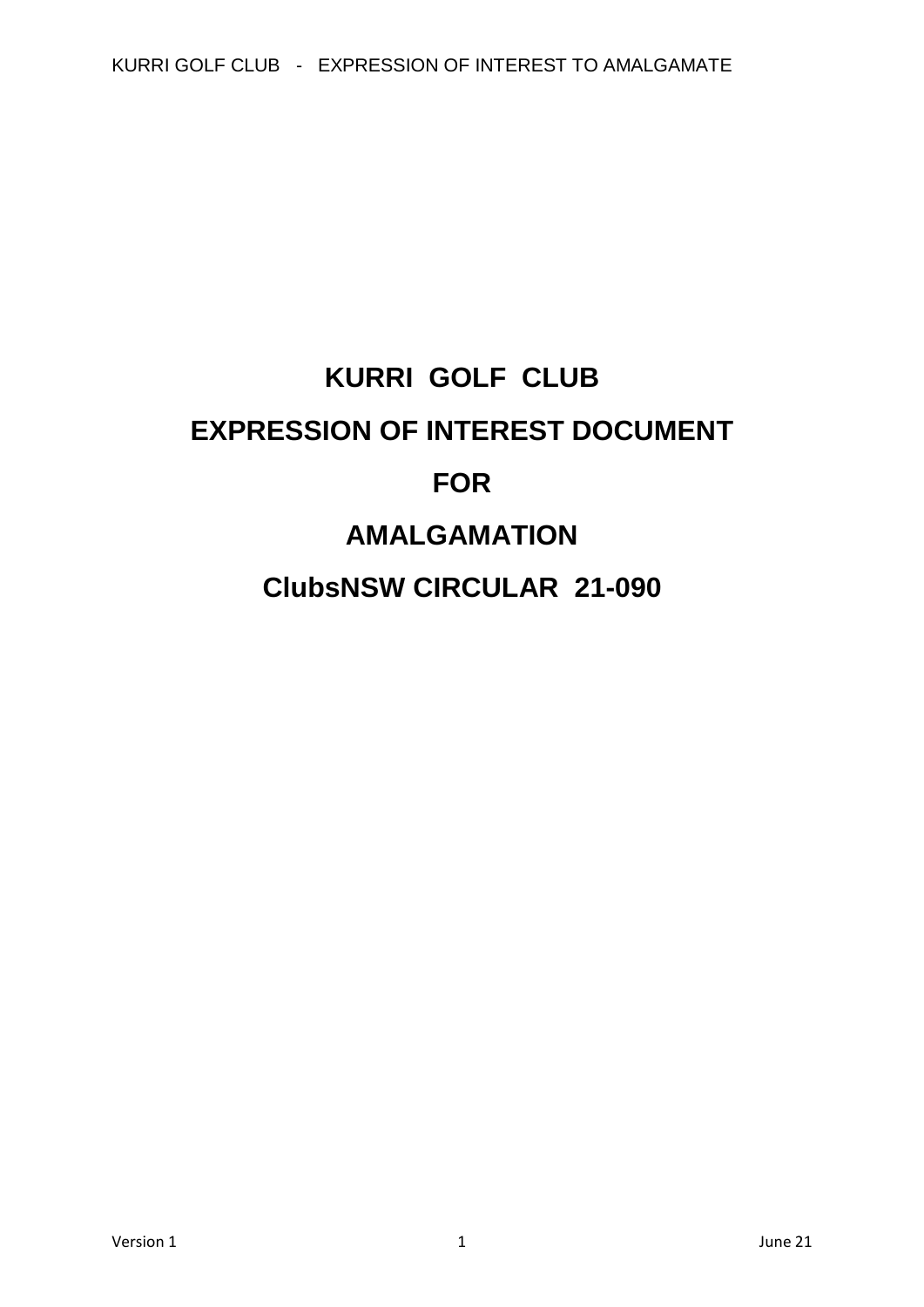#### **EXPRESSION OF INTEREST TO AMALGAMATE**

**THE FOLLOWING INFORMATION IS PREPARED IN SUPPORT OF KURRI GOLF CLUB LIMITED SEEKING INTEREST TO ALMALGAMATE WITH A SUITABLE "PARENT" CLUB, UNDER THE PROVISIONS OF THE NSW REGISTERED CLUBS ACT, AND IN RESPONSE TO AMALGATION EOI CIRCULARS REGISTERED WITH ClubsNSW AND IN PARTICULAR CIRCULAR 21-090 DATED 1 JUNE 2021 REGISTERED ON BEHALF OF KURRI GOLF CLUB .**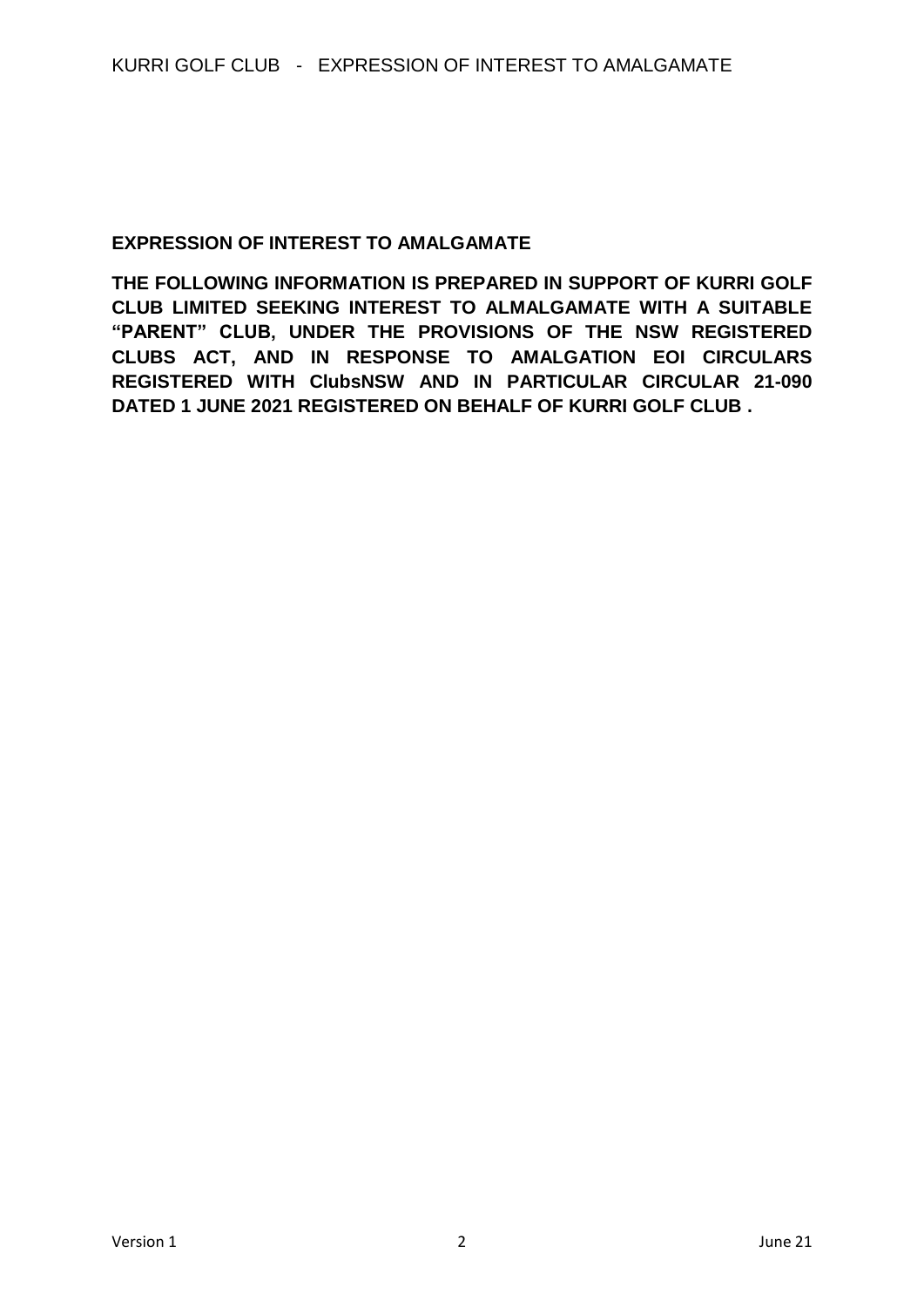#### **Summary**

Kurri Golf Pty Ltd is owned by its members and operates Kurri Golf Club (**Club**).

The **Club** is solvent, has funds available to meet its current budget requirements and has minimal debt. Marginal trading means the **Club** relies heavily on member contributions resulting in limited opportunity for the business to grow with the developing surrounding community.

In the interest of the **Club**, its members and in securing the longevity of golf in the local area the Directors of the **Club** have determined that they will consider any proposal for amalgamation or partnering that can deliver:

- An injection of capital to upgrade course and club infrastructure.
- A guarantee of long term affordable quality golf facilities for the local area.
- A guarantee for the future of current member playing entitlements.
- Ongoing administration of the registered business interests of the **Club** preferably by a prominent business operating under the Registered Clubs Act NSW.

In considering any proposal it is assumed that all the **Club**'s assets will be conditionally available for acquisition and the future of golf or registered interests of the business may be either at the current site or an alternate nominated nearby site.

It should be emphasised that the business of the **Club** is not at risk and there is no reason why the **Club** cannot continue to successfully operate at the current level well into the future.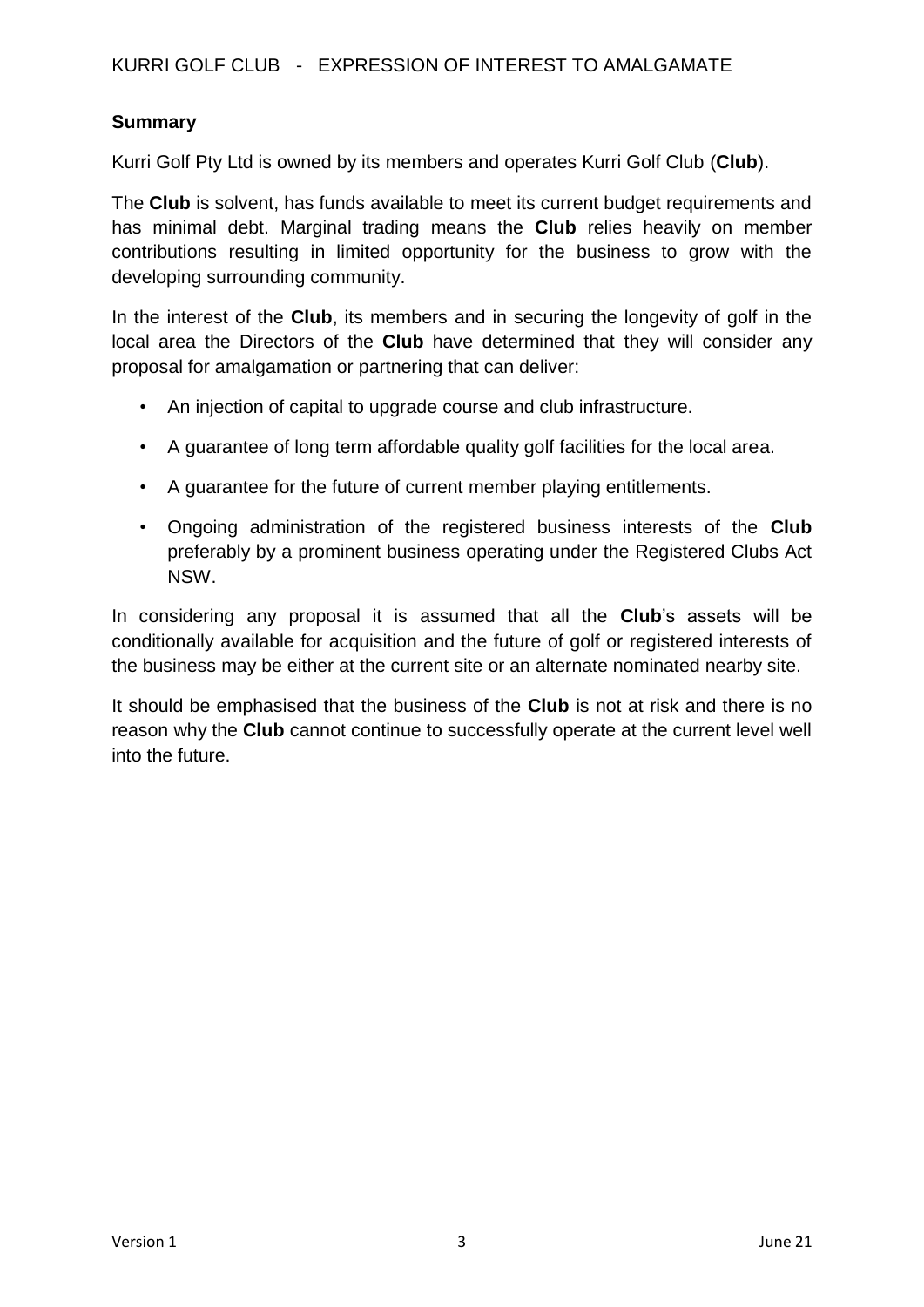#### **Background**

The **Club** was established over 90 years ago and boasts a quality 18 hole championship golf course. Golf has been played at the current site since 1954. The course and amenities are open to members and the general public 365 days a year. The **Club** has always fostered junior golf and this has resulted in several members being successful in winning championships and representing the club at district, regional and state levels.

Since COVID there has been a resurgence in golf popularity resulting in an increase in player numbers.

In recent times the Hunter Region has seen the closure, downsizing, redevelopment and change of ownership of several long established golf courses. The **Club** is a survivor and its aim is to continue to provide high quality golfing facilities delivering affordable golf for everyone. The **Club** relies heavily on annual member subscriptions, golf green fees and the volunteer efforts of its members to sustain its business. Being a non-for-profit organisation the **Club** has always operated on a break even basis with any surplus money being redirected to promote golf and improve its golf amenity.

Since 1965 the **Club** has used recycled water that is supplied under agreement with Hunter Water and is pumped 2km from the Kurri Sewage Treatment Plant to irrigate the course. Retirees are a substantial component of membership and an active volunteer group, comprising both men and lady members, congregate every week to work on course projects such as maintaining gardens, cart path construction, extending and maintaining irrigation, dead tree and stump removal as well as general ground maintenance.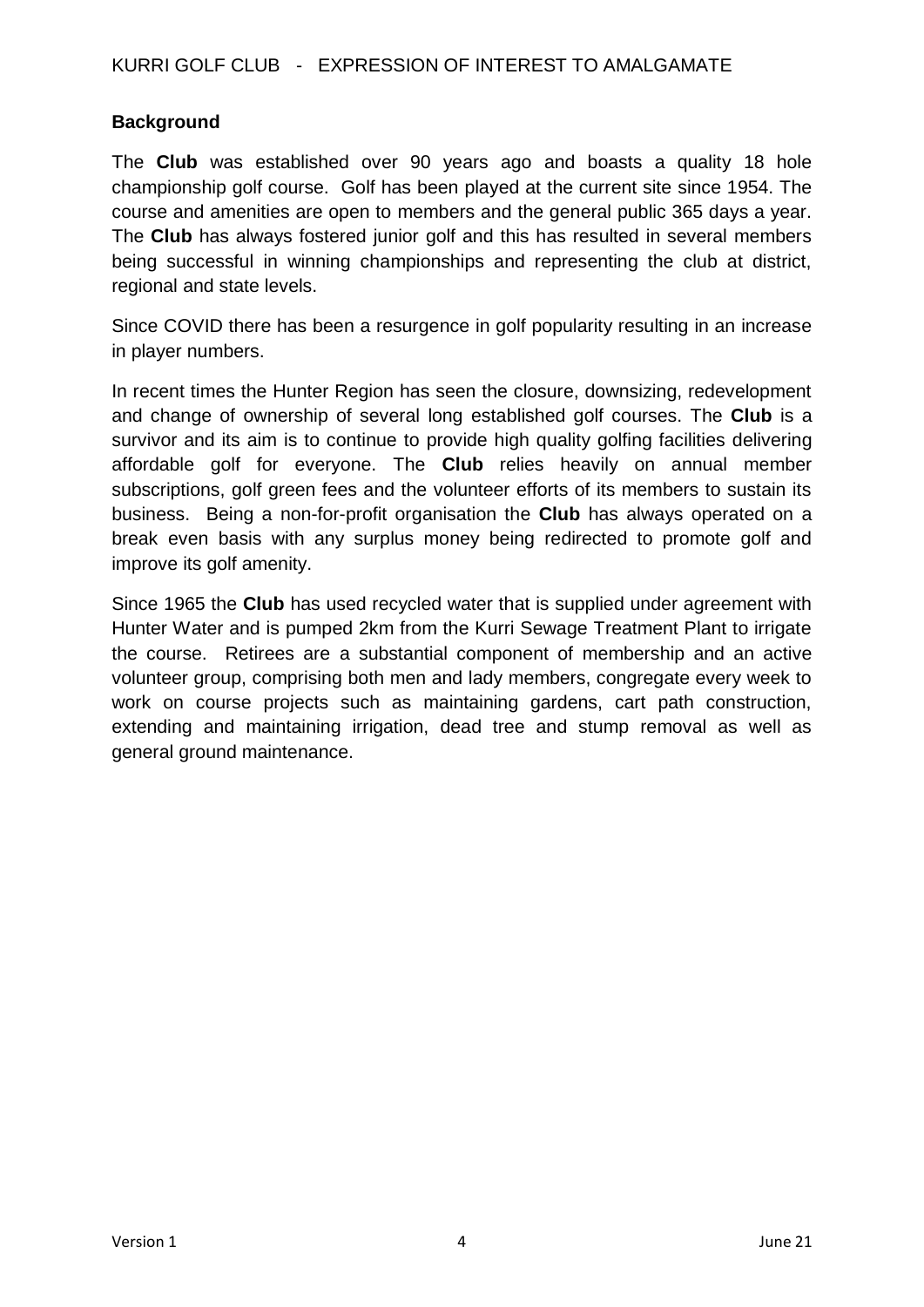## **Location**

The **Club** is situated on 47 hectares of freehold held land approximately 30 minutes drive from the Newcastle CBD, beaches and Lake Macquarie and within 1 hour of Port Stephens. It is located in Heddon Greta adjacent to the Hunter Expressway with direct access via the Kurri Kurri Interchange and Maitland Road.

A short 15 minute drive will place you in the heart of the Hunter Valley Wine Country or the Maitland CBD.

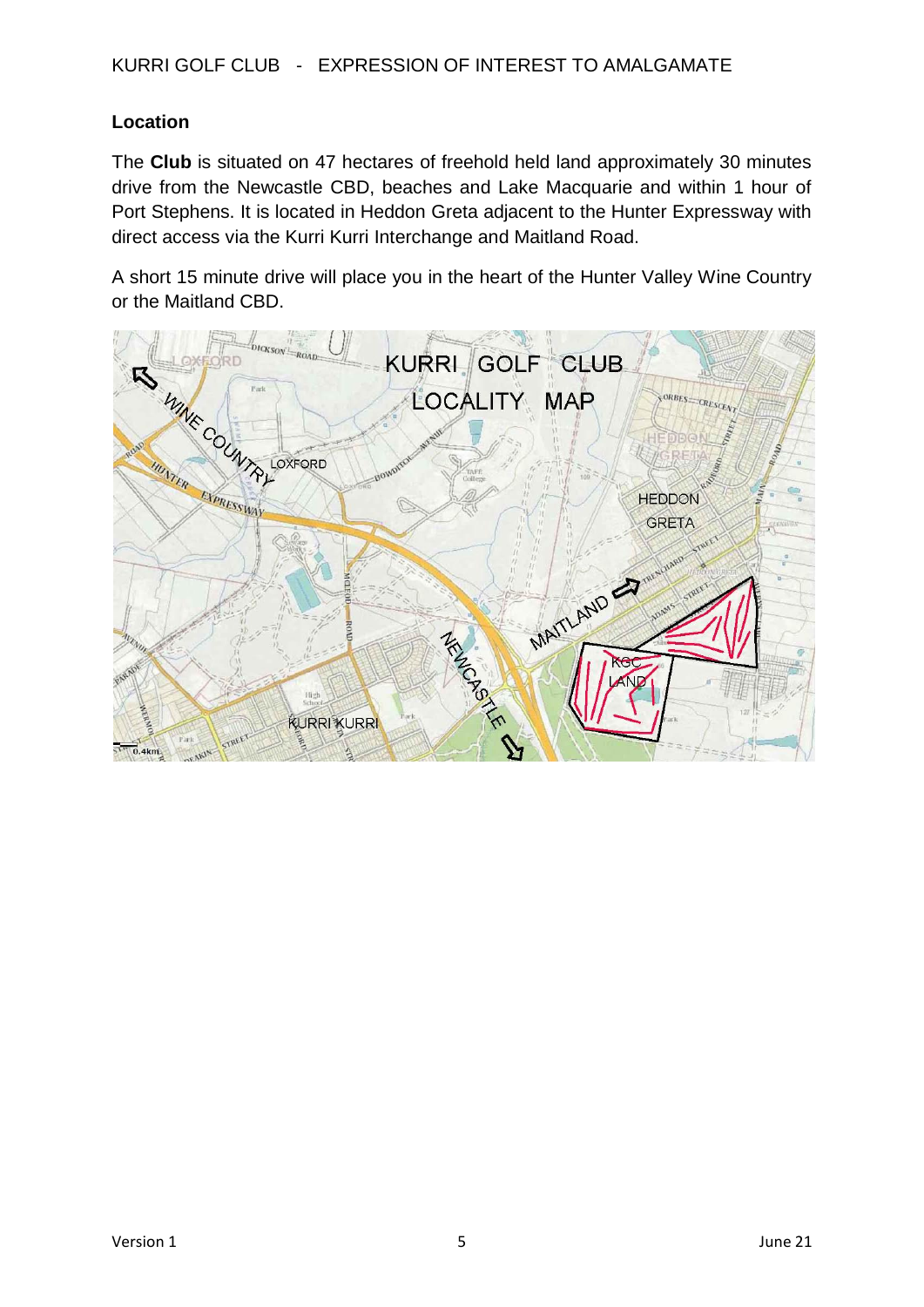#### **Current Operations and Membership**

The **Club** operates under the provisions of the Registered Clubs Act, the Gaming Act and the Liquor Act, NSW. The **Club**'s registered premises were established at its current location in 1954 with major building upgrades in 1974 and 1994. Generally the **Club** operates during normal business hours with extended hours for Friday when dining and other activities such as raffles take place.

The **Club** has a fully equipped kitchen that caters for golf events and is available for hire for conferences, weddings and other special occasions.

The **Club** employs a full time secretary and week day bar person. Casual staff is used for additional bar, function and dining activities.

The course is maintained by a staff of 4 permanent employees using modern machinery. Golf facilities are available 7 days a week during daylight hours.

The **Club** has a long term irrigation strategy to upgrade existing water reticulation, automate course watering and increase recycled water usage. Electricity costs are offset by a 192 roof top solar panel system.

Several of the staff are long term employees and have accrued significant leave entitlements.

The **Club** has a full time golf professional and a golf shop stocked with the latest golf equipment. Cart hire and expert golf coaching and tuition is available using state of the art computerised club fitting and coaching equipment that is setup in a dedicated building adjacent to our practice range. Weekly golf clinics are provided for junior golfers.

The **Club** conducts golf competitions 5 days a week with a total of 450 competitors. Social golf is available 7 days a week through bookings at the golf shop. Current social golfer numbers are in the vicinity 350 a week and increasing. Advance bookings are taken for social clubs and these are prominent on Sundays.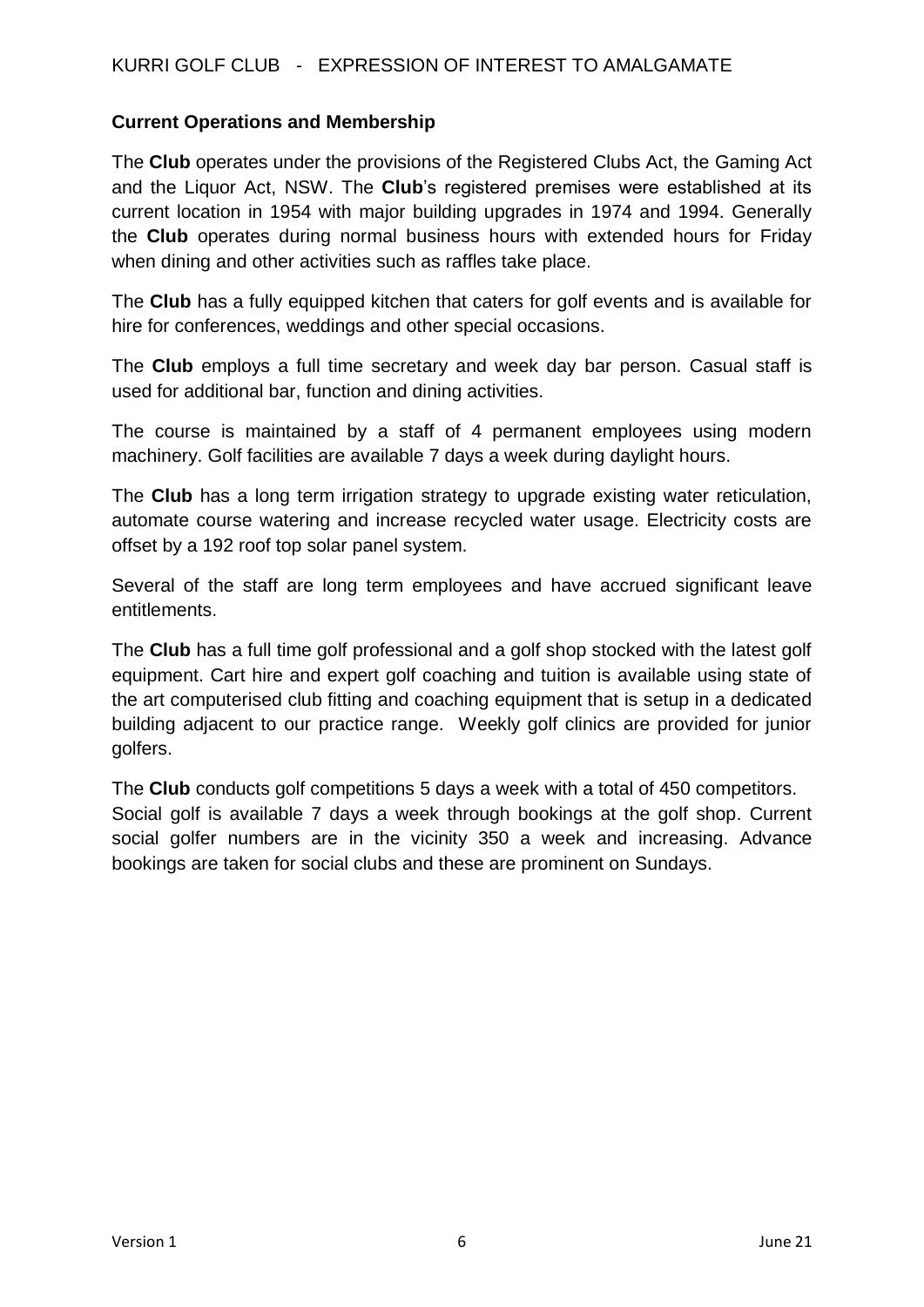KURRI GOLF CLUB - EXPRESSION OF INTEREST TO AMALGAMATE

# **Current Membership**

The Club has approximately 850 members of which 700 have golf playing rights. The remainder are house members.

| <b>Member Category</b>       | <b>Golf Playing Rights</b> | <b>Numbers</b> |
|------------------------------|----------------------------|----------------|
| 7 Day Member                 | Yes                        | 450            |
| 7 Day Member - Pension       | Yes                        | 170            |
| Interim Concessional (Youth) | Yes                        | 30             |
| Junior or Sub-Junior         | Yes                        | 55             |
| <b>House or Social</b>       | <b>No</b>                  | 145            |
| <b>Totals</b>                |                            | 850            |

The Club endeavours to encourage golf participation by offering concessional membership rates to pensioners, youths and juniors.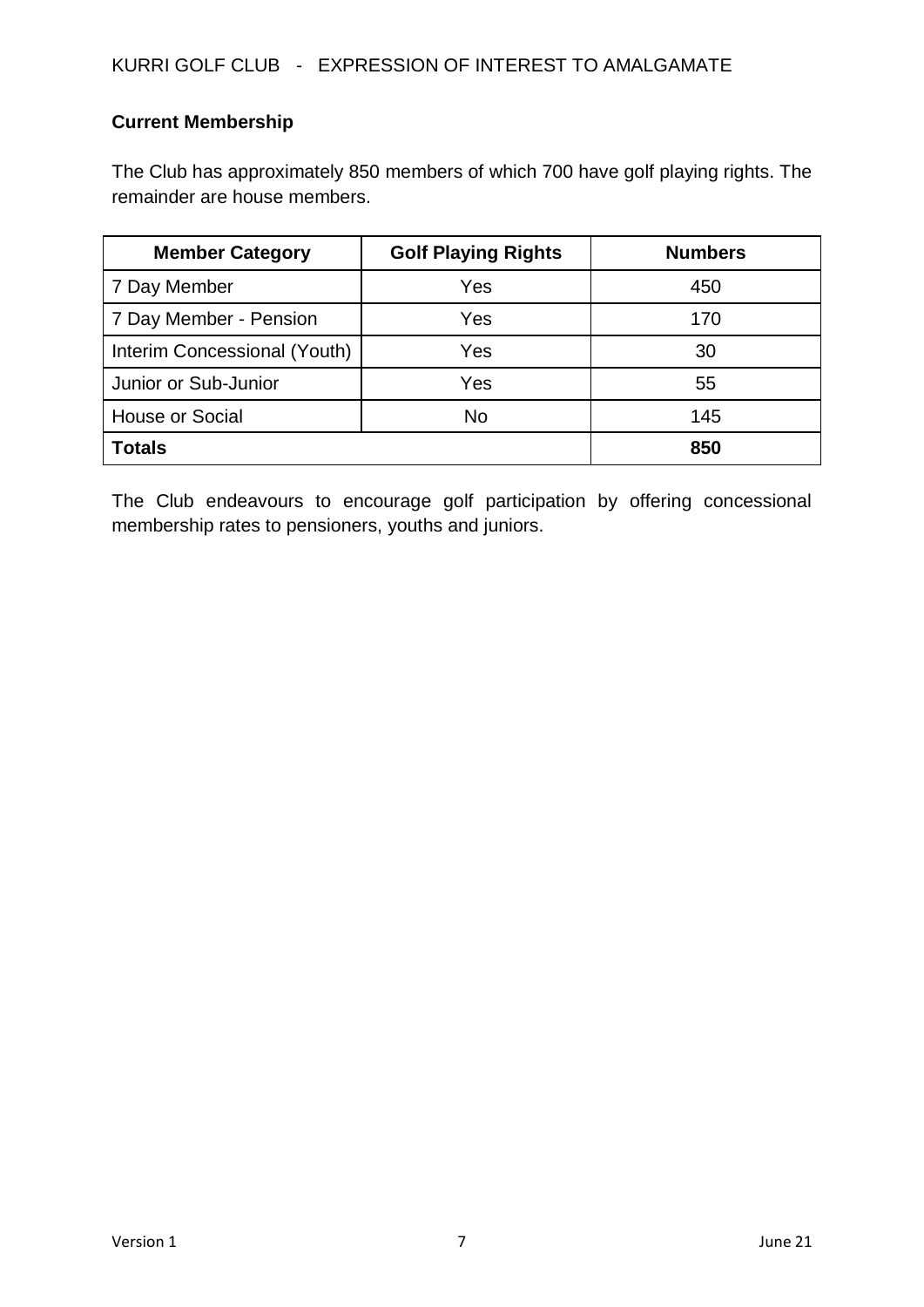#### **Financials and Current Assets**

The **Club** operates under a Draft Business Plan which includes budget provisions for Year 2021. Sufficient funds are available to satisfy the current budget requirements.

Freehold land titles held are not currently subject to sale or offer. Land titles are not encumbered by any registered debt. The **Club** owns all of its course machinery.

Current assets include:

- Certificates of Title 1/1210267 (20.03 ha.) and 775/755231 (27.22ha.)
- Clubhouse and surrounds.
- Registered Club licence.
- 10 licenced and registered poker machines.
- 18 hole golf course and practice facilities.
- A machinery shed housing course equipment including mowers, tractors, excavator and various other course maintenance equipment.
- Large capacity dam, pump and course irrigation equipment.
- 192 panel roof top solar system on a power purchase agreement with Ovida.

The assets of the **Club** totally belong to its members.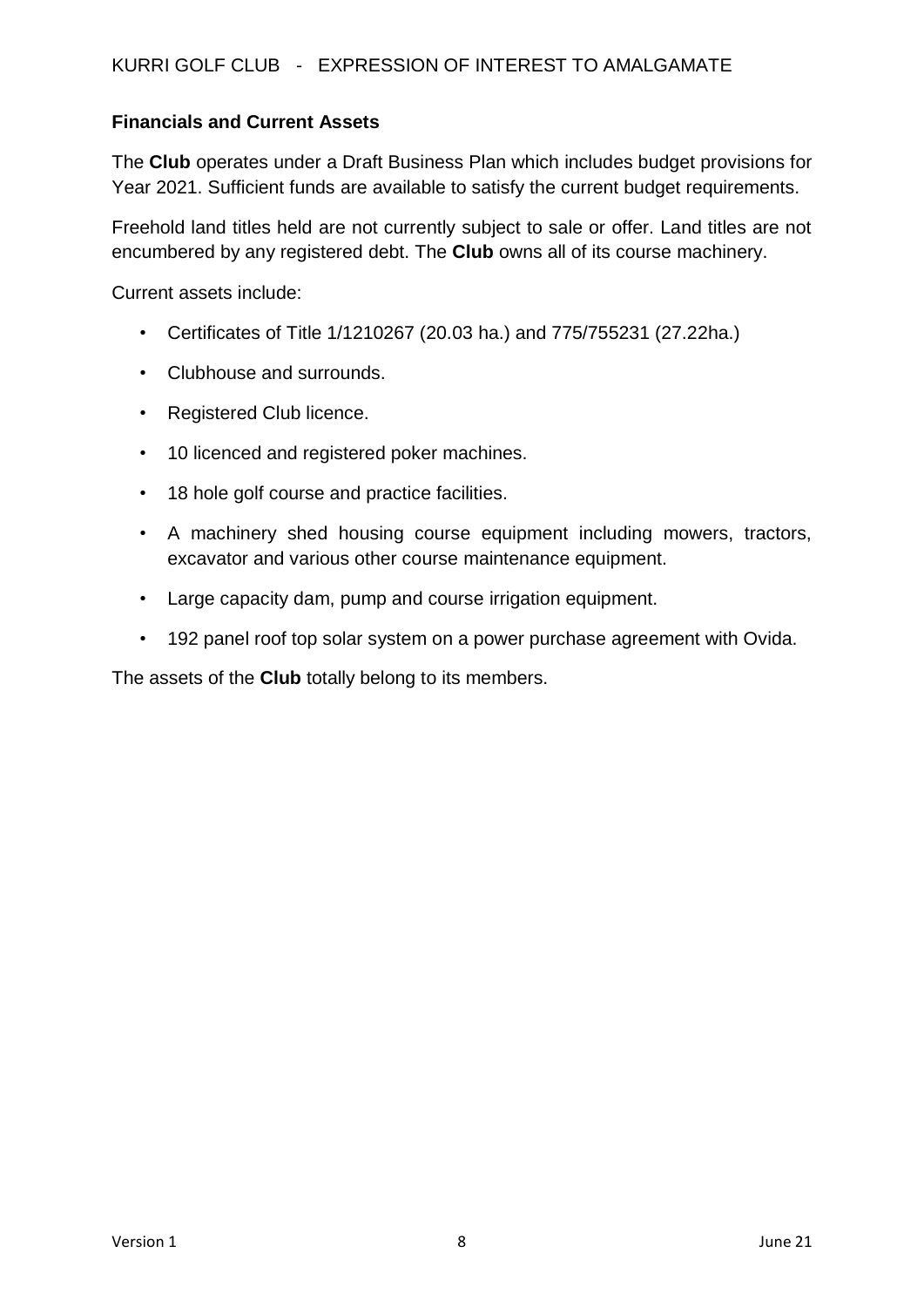### **Opportunity**

The **Club**'s land strategically is a valuable development asset. The members, 14 years ago, rejected a \$25m developer proposal for acquisition and relocation. On the current site there is sufficient land available to restructure the golf course and construct a major club facility incorporating tourist accommodation with direct access off Maitland Road and within 1km of the Hunter Expressway.

An alternate option is to relocate the golf course to a suitable site close by. This would provide a unique opportunity for a major club to acquire and develop a "greenfields" site on the **Club**'s land. This development could be similar to the Mingara Club on the Central Coast with community recreation and sporting facilities, tourist accommodation, over 55 living as well as commercial and residential development.

Heddon Greta, Cliftleigh and Gillieston Heights are high urban growth areas. Maitland is developing in several directions including Farley towards the Hunter Expressway. Significant residential development has already taken place and 700 and 250 lot developments have already commenced on land adjacent to the **Club**. An additional 300 lots are either under application or in the planning stage. Major housing (5000+ lots) and other development is proposed for the nearby Hydro land.

There is high demand for over 55 living in the area and tourist accommodation in the Maitland area is at a premium with Maitland only having 4 motels.